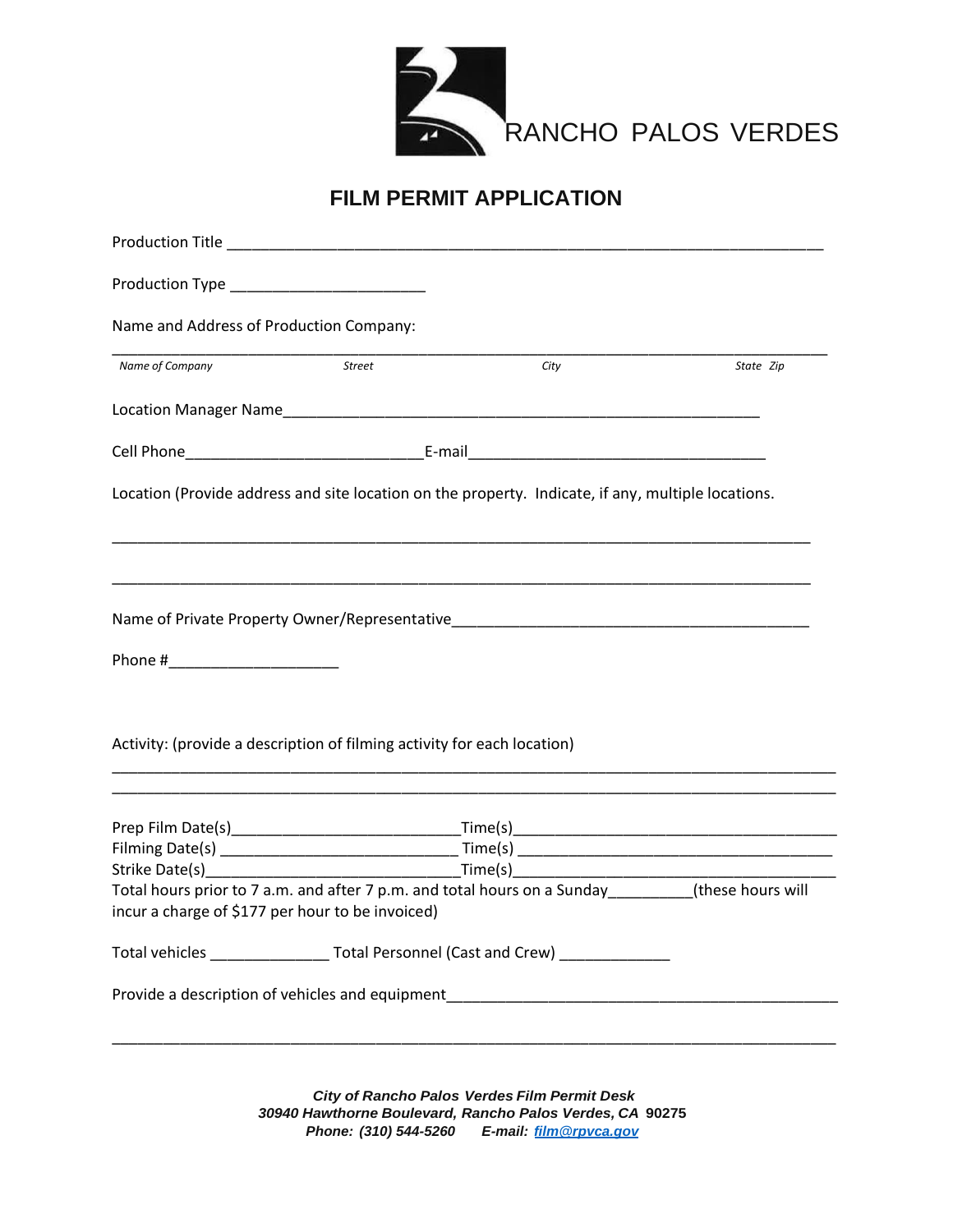

#### **HOLD HARMLESS AGREEMENT**

In consideration of the undersigned company being permitted to film in the City of Rancho Palos Verdes, it agrees to defend, indemnify and hold the City of Rancho Palos Verdes, California, harmless from any and all claims of lawsuits arising out of the production company's activities within the City of Rancho Palos Verdes.

The undersigned represents that he/she has the authority to execute this letter agreement.

| <u> 1990 - Jan James Sand, Amerikaans en de Sandy en de Sandy en de Sandy en de Sandy en de Sandy en de Sandy en</u> |  |  |  |
|----------------------------------------------------------------------------------------------------------------------|--|--|--|
|                                                                                                                      |  |  |  |
|                                                                                                                      |  |  |  |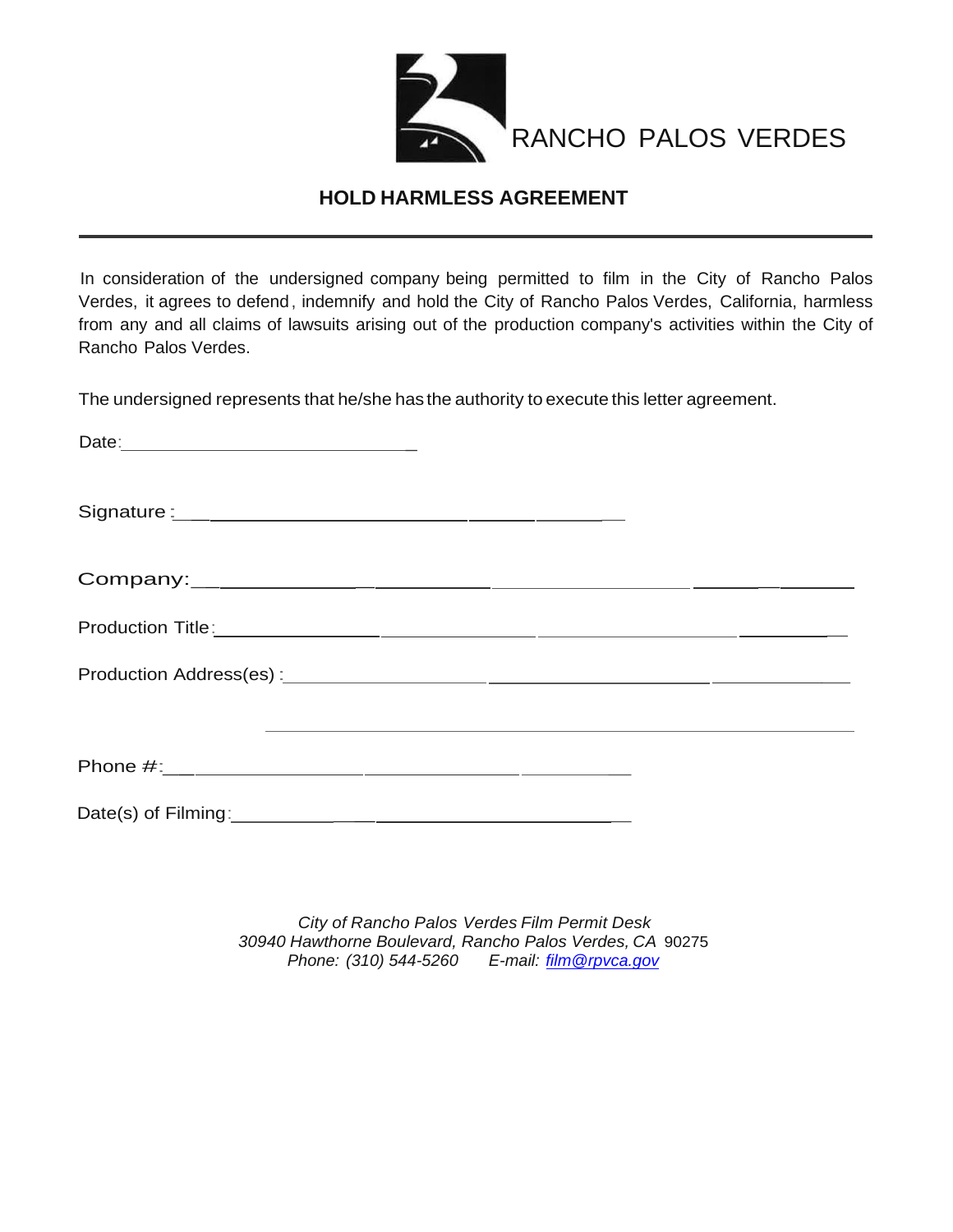

# **Fire Department Approval**

**\_\_\_\_\_\_\_\_\_\_\_\_\_\_\_\_\_\_\_\_\_\_\_\_\_\_\_\_\_\_\_\_\_\_\_\_\_\_\_\_\_\_\_\_\_\_**

Please contact the Los Angeles County Fire Department's Public safety and Film Unit at (818) 364-8240 or [psfu@fire.lacounty.gov](mailto:psfu@fire.lacounty.gov) to obtain an approved permit; fee receipt alone is not sufficient for film permit issuance.

The City of Rancho Palos Verdes is served by the Los Angeles County Fire Department for fire safety services. Applicants shall apply directly to the County Fire Department, which will determine if the services of a Fire Safety Advisor or Officer are necessary. Generally, fire safety services are required for productions with a cast and crew of over 25 persons, special effects, generators, and interior shots. The Fire Department fees are in addition to City fees and are paid directly by the applicant to the Fire Department. County fees are subject to change without notice.

The City requires a fire marshal for filming on most City properties.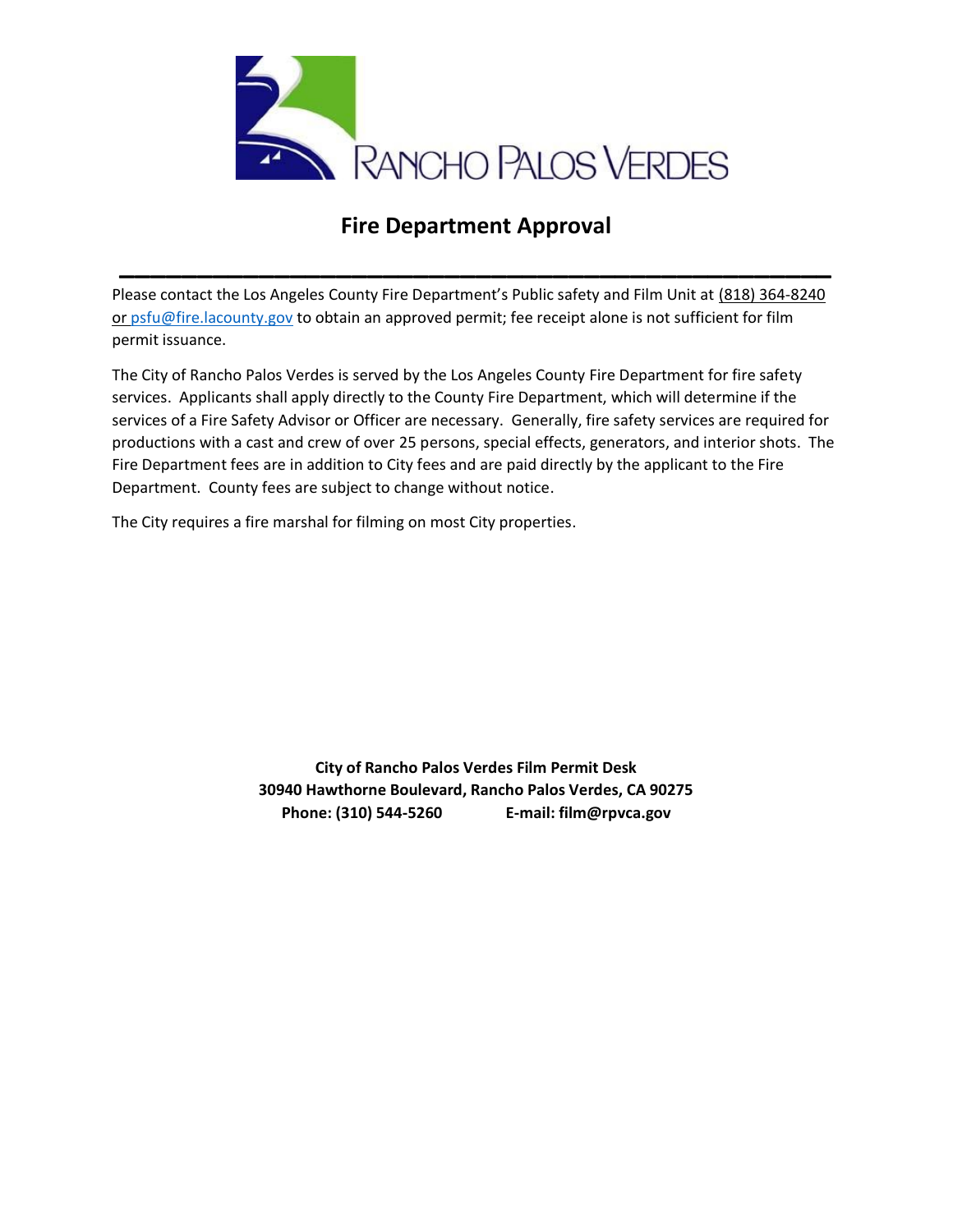

RANCHO PALOS VERDES

# **Insurance Certificate**

\_\_\_\_\_\_\_\_\_\_\_\_\_\_\_\_\_\_\_\_\_\_\_\_\_\_\_\_\_\_\_\_\_\_\_\_\_\_\_\_\_\_\_\_\_\_\_\_\_\_\_\_\_\_\_\_\_\_\_\_\_\_\_\_\_\_\_\_\_\_\_\_\_\_\_\_\_\_\_\_\_\_\_\_\_

In consideration of granting permission to film in the City of Rancho Palos Verdes, Insurance Certificate requirements for the City of Rancho Palos Verdes film permit:

- $\checkmark$  Verify that expiration date covers date(s) of filming activity
- $\checkmark$  \$1 million minimum coverage required
- ✓ City of Rancho Palos Verdes must be listed as additional insured